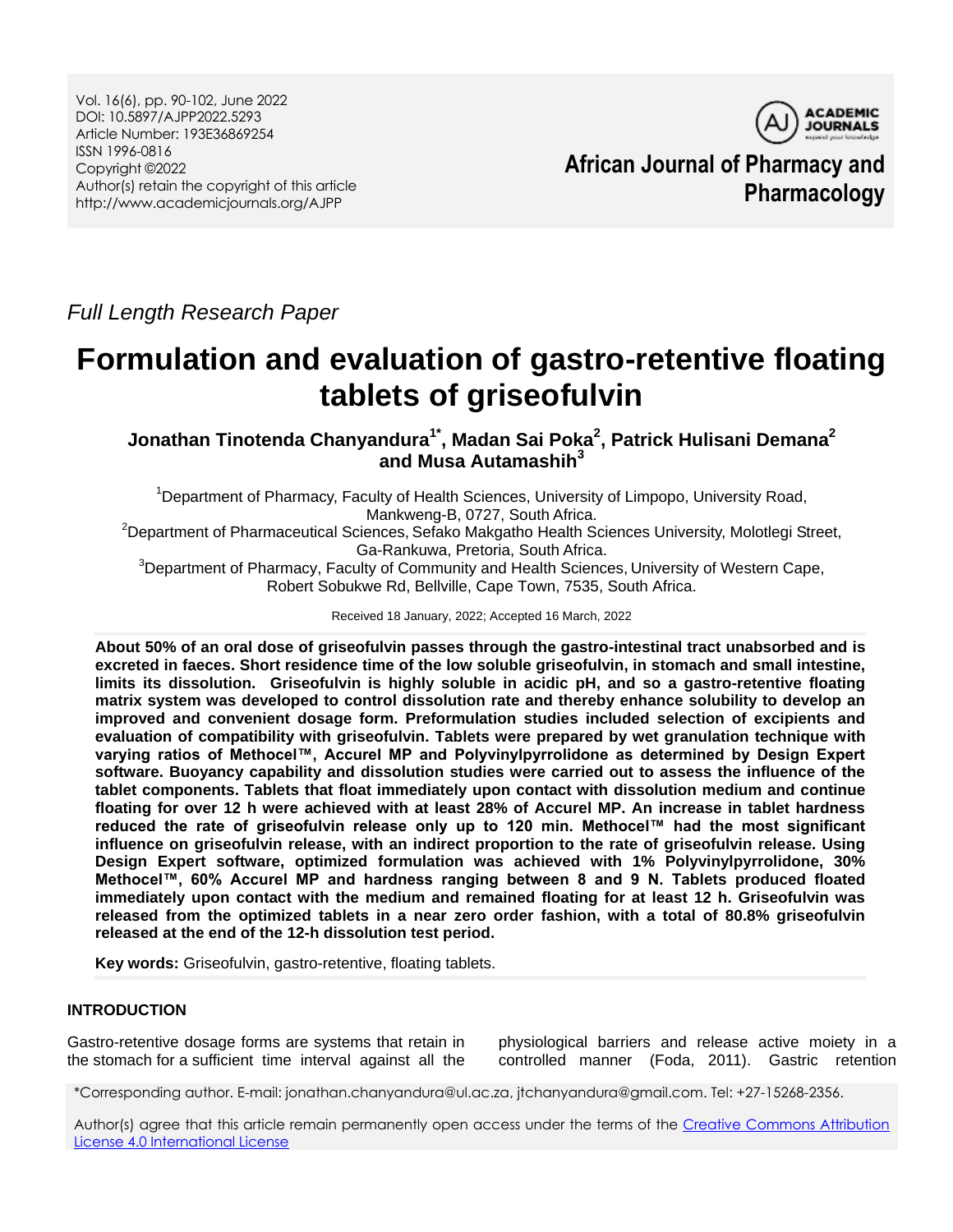provides advantages such as the delivery of drugs which are absorbed over a small region of the gastro-intestinal tract (Narang, 2011). As well, longer residence time in the stomach is favorable for local action in the upper part of the small intestine (Kumar et al., 2013). This study employs the formulation of floating tablets of griseofulvin.

Griseofulvin is an antibiotic fungistatic drug used in the treatment of dermatophyte and ringworm infections. Dermatophytes affect approximately 20 to 25% of the world"s population and are responsible for 30% of all skin fungal infections (Venturini et al.*,* 2012). Griseofulvin has antimitotic properties, owing to its interference with the normal polymerization of microtubule protein (Rebacz et al., 2007). Griseofulvin is a metabolic product of *Penicilium grisofulvum* (Jiang et al., 2012). It is a white to pale cream odourless or almost odourless tasteless powder (BP, 2019). Griseofulvin is very slightly soluble in water (0.2 g/L at 25°C), sparingly soluble in ethanol and methanol, soluble in acetone, chloroform and dimethylformamide (BP, 2019). Despite its use for dermatophytes infections, griseofulvin is administered only orally due to its poor penetration of the skin. Generally, due to low aqueous solubility, about 50% of a dose of griseofulvin passes through the gastro- intestinal tract unabsorbed and is excreted in faeces (Merck Manual, 2010). To enhance the solubility and absorption of griseofulvin in pharmaceutical preparations, it is normally mixed with a non-toxic, water soluble polymer such as polyvinylpyrrolidone or hydroxypropyl cellulose and spray-dried before treatment with a wetting agent such as sodium lauryl sulphate or benzalkonium chloride. The resulting material is characterized as "microsized" crystals of griseofulvin (Desai and Soon-Shiong, 2003). This has influenced griseofulvin to be commercially available as tablets containing 250 mg or 500 mg microsize or 125 mg or 165 mg ultramicrosize crystals of griseofulvin. It is also available as capsules containing 250 mg microsize griseofulvin and as an oral suspension containing 125 mg/5 ml microsize griseofulvin. However, micronization is costly and involves many steps. Griseofulvin has been observed to be highly soluble in acidic pH, making it a suitable candidate for gastroretentive formulation in a bid to control dissolution rate and thereby enhance solubility and absorption (Persson et al., 2005). This study formulates floating tablets of griseofulvin using polypropylene foam powder (Accurel®), a low density polymeric carrier. Addition of Accurel® results in a matrix with a density less than 1  $g/cm<sup>3</sup>$ , allowing tablets to float on gastric juice (Al-achi et al., 2013).

#### **MATERIALS AND METHODS**

Griseofulvin (Aspen Pharmacare, South Africa) was the active ingredient. Accurel MP (Membrana, Germany) was used as a low density polymer. Hydroxy Propyl Methyl Celulose (Methocel™ K100, Colorcon, England) was selected as the rate controlling

polymer. Polyvinylpyrrolidone (PVP K-30, Fluka, United States) was used as a binder. Magnesium stearate (BDH Chemicals Ltd, England) was chosen as lubricant and ethanol (Sigma Aldrich, South Africa) was used as a granulating agent.

#### **Compatibility studies**

Compatibility studies were carried out to investigate the potential interactions between drug and excipients before formulation. A DSC-60 Shimadzu (Kyoto, Japan) instrument was used to record the DSC thermograms. Thermograms obtained in DSC were analysed based on the changes in appearance, disappearance or shift of endothermic or exothermic peaks of griseofulvin-excipient mixtures as compared to the pure griseofulvin and excipients (Heljo, 2007).

#### **Preparation of floating tablets of griseofulvin**

A total of 25 runs, Table 1, were generated using Design Expert Software 9.0, specifically varying polymer ratios, binder concentration and compression force, as shown in Table 2. Magnesium stearate was kept at 1% for all the formulations. Tablets containing 100 mg of griseofulvin were prepared by wet granulation technique. Griseofulvin and all the other excipients were weighed accurately for a batch size of 200 tablets. To avoid segregation of materials, Accurel MP and other excipients were separately passed through 850 μm sieve in order to obtain finer particles of similar size. Materials were transferred into a 1000 ml plastic beaker and mixed thoroughly with a bowl and stand mixer (Kenwood, United Kingdom) mixer for 10 min to form a homogeneous mixture. To the above powder blend, 60% ethanol (granulating agent) was added followed by mixing until the end point of granulation was observed. The wet granules were then passed through an 850 μm sieve, transferred onto a stainless steel plate covered with aluminium foil and placed in an oven. The granules were dried at 40°C (Labotec, South Aftrica) until the moisture content was less than 1.5%. The dried granules were transferred into a 1000 ml plastic beaker and blended with previously weighed and screened magnesium stearate for three minutes using a spatula. The final granules were compressed using a 12 mm diameter compression tooling on a Cadmach compression machine (India). Tablets were formulated as per quality standards stipulated by United States Pharmacopoeia.

#### **Pre-compression studies**

Pre-compression studies were done to assess the flow properties of granules before compression. Bulk density, tapped density, angle of repose, loss on drying and compressibility of the granules were analysed before compression of the tablets, as per methods described by Wells and Aulton (2007).

#### **Post-compression studies**

Tablets were evaluated for the post-compression parameters which include physico-chemical parameters like weight variation, thickness, diameter, hardness, friability, in-vitro drug release (dissolution) and assay.

#### **Buoyancy studies**

Buoyancy test was performed as per the method of Taghizadeh et al. (2013). To determine the floating lag time, 6 tablets were put in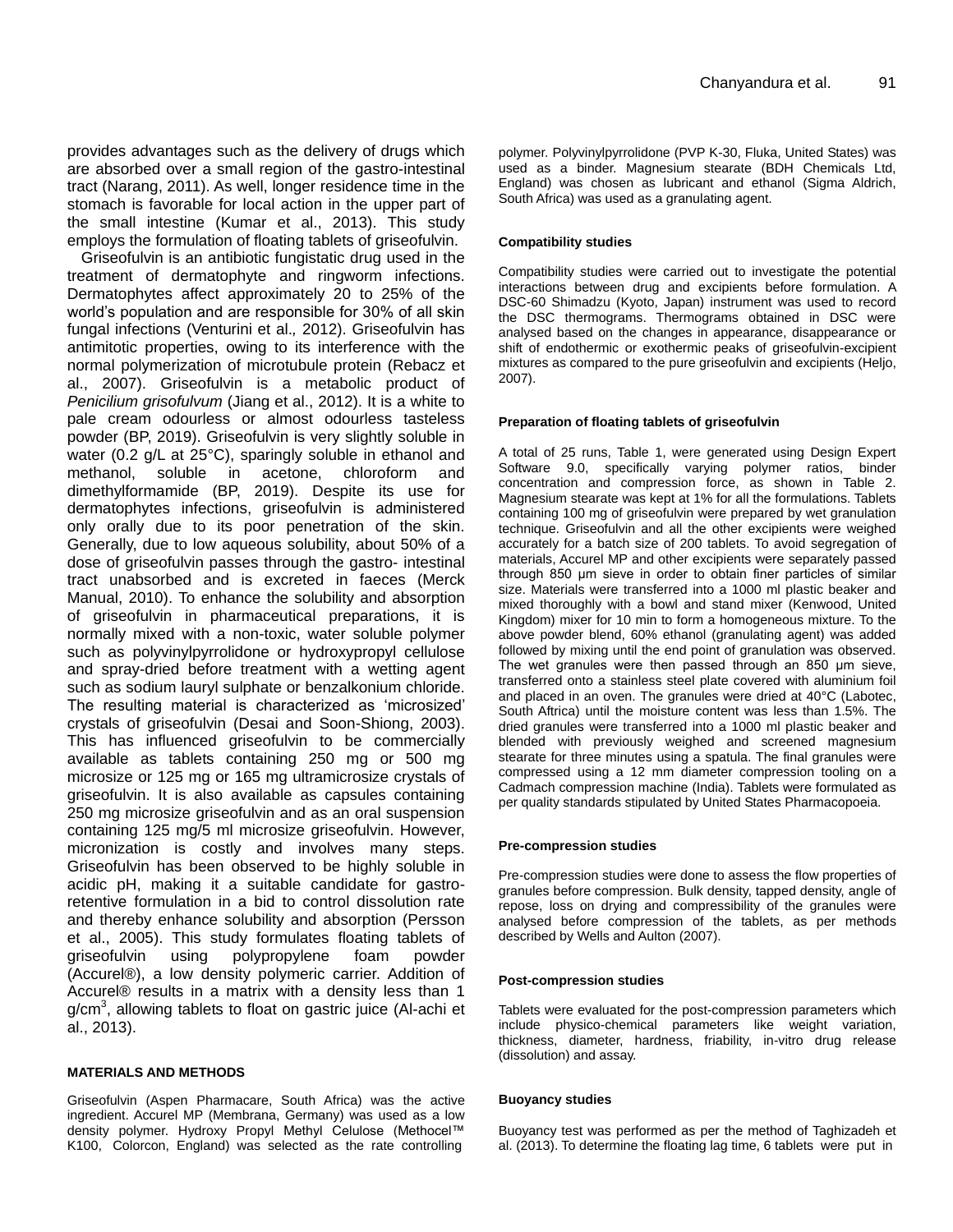| <b>Run</b>       | Methocel (mg) | Accurel mp (mg) | PVP $k - 30$ (%) | Hardness (N) |
|------------------|---------------|-----------------|------------------|--------------|
| 1                | 65.500        | 100.000         | 2.080            | 10.000       |
| $\boldsymbol{2}$ | 25.000        | 91.375          | 1.000            | 9.000        |
| 3                | 72.625        | 25.000          | 2.17483          | 9.000        |
| 4                | 25.000        | 80.500          | 2.460            | 12.000       |
| 5                | 25.000        | 100.000         | 3.000            | 8.000        |
| 6                | 56.741        | 62.500          | 2.000            | 8.000        |
| $\overline{7}$   | 65.500.000    | 100.000         | 2.080            | 10.000       |
| 8                | 100.000       | 25.000          | 3.000            | 8.000        |
| $\boldsymbol{9}$ | 64.000        | 65.125          | 3.000            | 10.000       |
| 10               | 73.000        | 92.500          | 1.000            | 12.000       |
| 11               | 56.741        | 62.500          | 2.000            | 8.000        |
| 12               | 85.000        | 25.000          | 1.000            | 8.000        |
| 13               | 25.750        | 26.875          | 1.000            | 11.000       |
| 14               | 25,000        | 25.000          | 2.750            | 9.000        |
| 15               | 100.000       | 51.340          | 1.700            | 11.000       |
| 16               | 100.000       | 100.000         | 3.000            | 12.000       |
| 17               | 100.000       | 98.125          | 3.000            | 8.000        |
| 18               | 100.000       | 95.875          | 1.693            | 11.000       |
| 19               | 72.250        | 25.000          | 2.750            | 12.000       |
| 20               | 100.000       | 51.340          | 1.700            | 11.000       |
| 21               | 25.000        | 100.000         | 1.220            | 12.000       |
| 22               | 64.000        | 65.125          | 3.000            | 10.000       |
| 23               | 64.000        | 65.125          | 3.000            | 10.000       |
| 24               | 100.000       | 100.000         | 1.000            | 8.000        |
| 25               | 54.513        | 52.375          | 1.724            | 12.000       |

**Table 1.** Composition of Griseofulvin floating tablet formulations generated by Design Expert Software Version 9.0.

**Table 2.** Factors and levels for factorial design.

|                           | Level         |              |
|---------------------------|---------------|--------------|
| <b>Factor</b>             | Lower         | <b>Upper</b> |
| $X_1$ Methocel (mg)       | 0             | 100          |
| $X_2$ Accurel Mp (mg)     | 0             | 100          |
| $X_3$ PVP k- 30 (%)       |               | 3            |
| $X_4$ Tablet hardness (N) | 8             | 12           |
| Dependent variable 1      | Lag time      |              |
| Dependent variable 2      | Floating time |              |
| Dependent variable 3      | Drug release  |              |

100 mL of 0.1 N HCL in a beaker, and the timerequired for each tablet to rise to the surface was measured. Then, the duration of each tablet that remained on the surface was determined as total floating time. Mean and standard deviation were calculated for the measurements obtained from 6 tablets.

 $\overline{a}$ 

#### **Assay of tablets**

Assay of the manufactured tablets was performed to assess the

amount of griseofulvin contained, following BP method (BP, 2019). Twenty tablets per formulation run were weighed and powdered. To a quantity of powder containing 35 mg of griseofulvin, 60 ml of ethyl acetate was added. The solution was mixed and heated to 60°C with shaking for 20 min. The solution was allowed to cool and was diluted to 100 ml with ethyl acetate. Afterwards, the solution was centrifuged and two 5 ml aliquots of the clear supernatant liquid were transferred into separate 100 ml graduated flasks. To the first flask, 5 ml of 2 M methanolic methanesulfonic acid was added and the solution was allowed to stand at 20°C for 30 min. The solution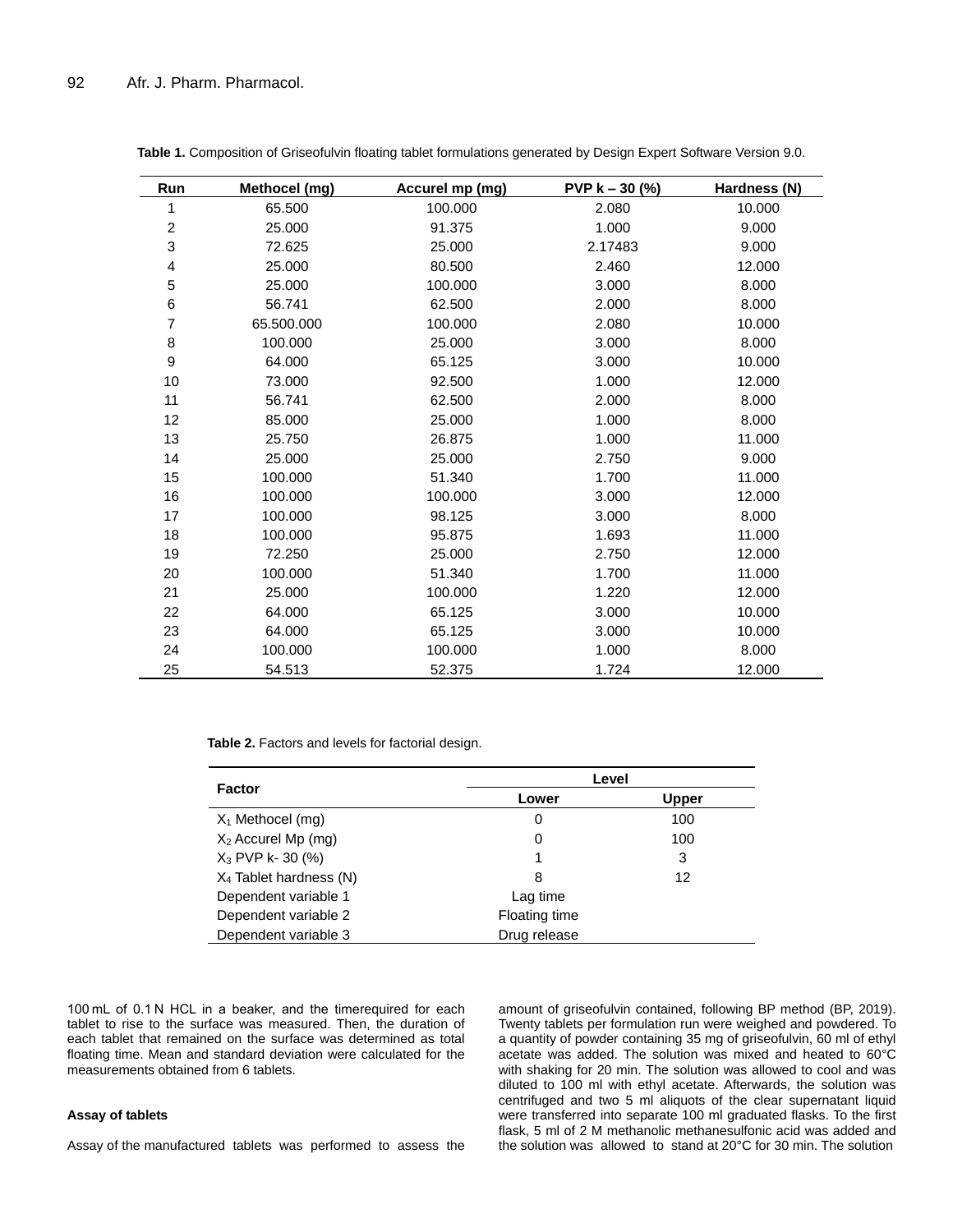

**Figure 1.** Thermograms of griseofulvin, Accurel MP and 1:1 (w/w) griseofulvin / Accurel MP mixture.

was diluted to 100 ml with methanol and labelled solution A. The contents of the second flask were diluted to 100 ml with methanol and labelled solution B. To a third flask, 5 ml of 2 M methanolic methanesulfonic acid was added and diluted to 100 ml with methanol. This solution was labelled solution C. The absorbance of each solution was measured at 266 nm. The content of griseofulvin was calculated from the difference between the absorbance obtained with solution A and the sum of the absorbances obtained with solutions B and C and from the difference obtained by repeating the operation using 35 mg of griseofulvin BPCRS (British Pharmacopoeia Catalogue Reference Standard, 2014) in place of the powdered tablets and from the declared content of griseofulvin in griseofulvin BPCRS. Acceptance criteria used: 95.0 - 105.0%.

#### *In-vitro* **analysis of griseofulvin release from the floating tablets**

A dissolution apparatus 2 (paddle apparatus) was used in 900 ml of dissolution medium containing 0.1 N hydrochloric acid and 4% sodium lauryl sulphate at  $37 \pm 0.5^{\circ}$ C and a pH of 1.2. Rotation speed of paddle used was 100 rpm (USP, 2016). Samples (5 ml) were taken from the dissolution apparatus at set time intervals: 30, 60, 90, 120, 180, 240, 360, 480 and 720 min. The amount of griseofulvin dissolved was determined by employing a UV spectrophotometer at 296 nm. A standard calibration curve of griseofulvin in 0.1 N hydrochloric acid with 4% sodium laurylsulphate was plotted and regression coefficient calculated to validate method.

# **RESULTS AND DISCUSSION**

## **Compatibility studies**

A comparison of the thermogram of griseofulvin to that of

1:1 (w/w) griseofulvin/Accurel MP mixture showed no significant change in enthalpy peak shape or onset, indicating the compatibility of griseofulvin with Accurel MP, as shown in Figure 1. No significant change was observed in the thermoanalytical profiles of griseofulvin and Methoce™l, as shown in Figure 2. As well, no significant changes were observed in the endothermic peaks of griseofulvin and magnesium stearate (Figure 3). Magnesium stearate is the most common lubricant used in tableting. It is a white powder, which is insoluble in nature. Magnesium stearate reduces both wall friction and internal friction of powder and granules. This makes materials (powder/granules) glide better and be nonadherent, thereby enhancing flowability (Li and Wu, 2014).

The thermogram of griseofulvin/PVP k-30 mixture showed a slight broadening of the endothermic peak of griseofulvin, indicating a low degree of incompatibility between griseofulvin and PVP k-30 (Figure 4).

Polyvinylpyrrolidone, also known as povidone is a binder used in both wet and dry granulation. Polyvinylpyrrolidone facilitates agglomeration of powder material to form granules of desired hardness and size (Cantor et al*.*, 2008).

## **Pre-compression studies**

Table 3 shows results of pre-compression studies. All formulations had values of Carr"s Index and Hausner ratios of less than 20.0 and 1.25, respectively. Run 2 had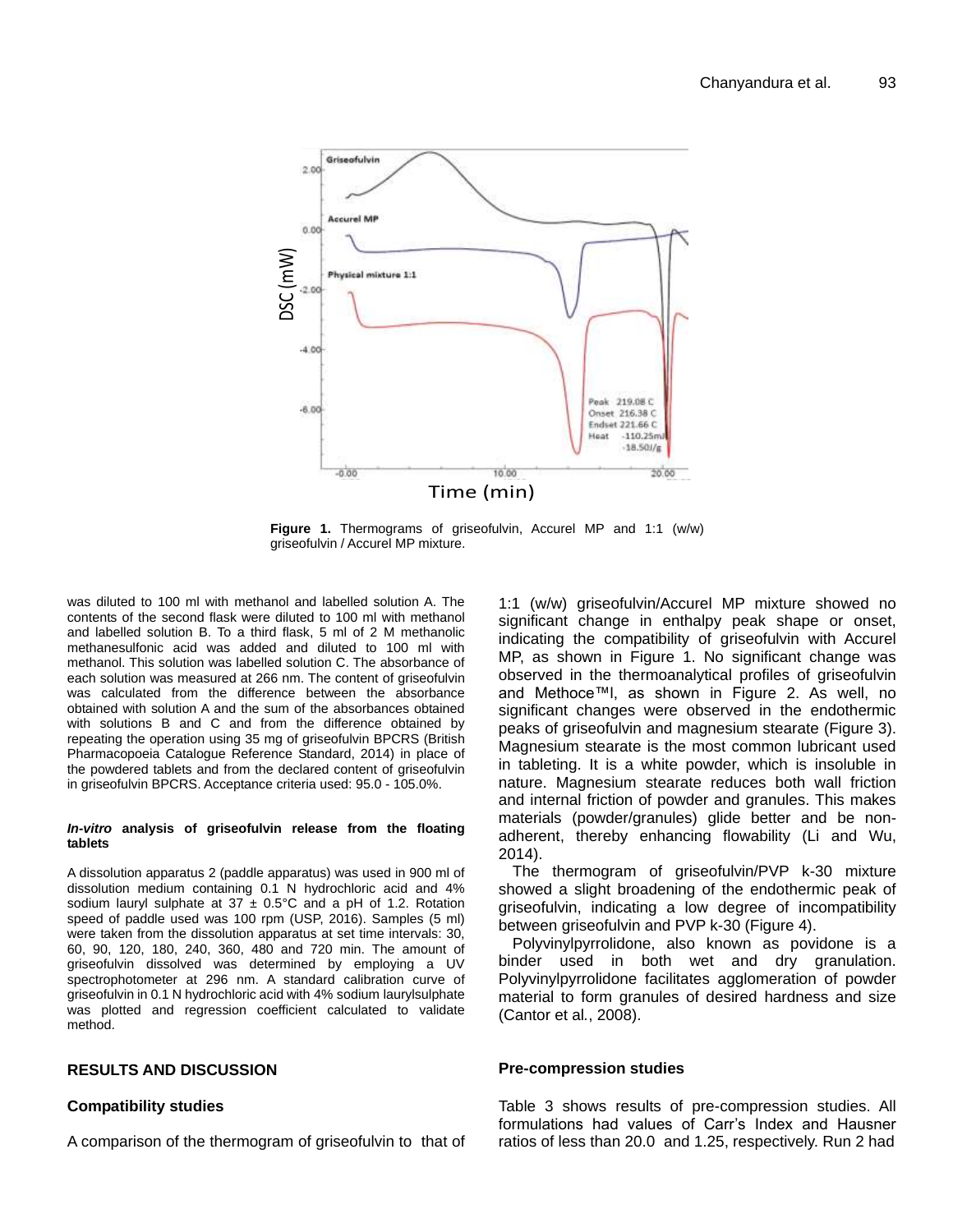

**Figure 2.** Thermograms of griseofulvin, Methocel™ and 1:1 (w/w) griseofulvin / Methocel™ mixture.



**Figure 3.** Thermograms of griseofulvin, magnesium stearate and 1:1 (w/w) Griseofulvin / magnesium stearate.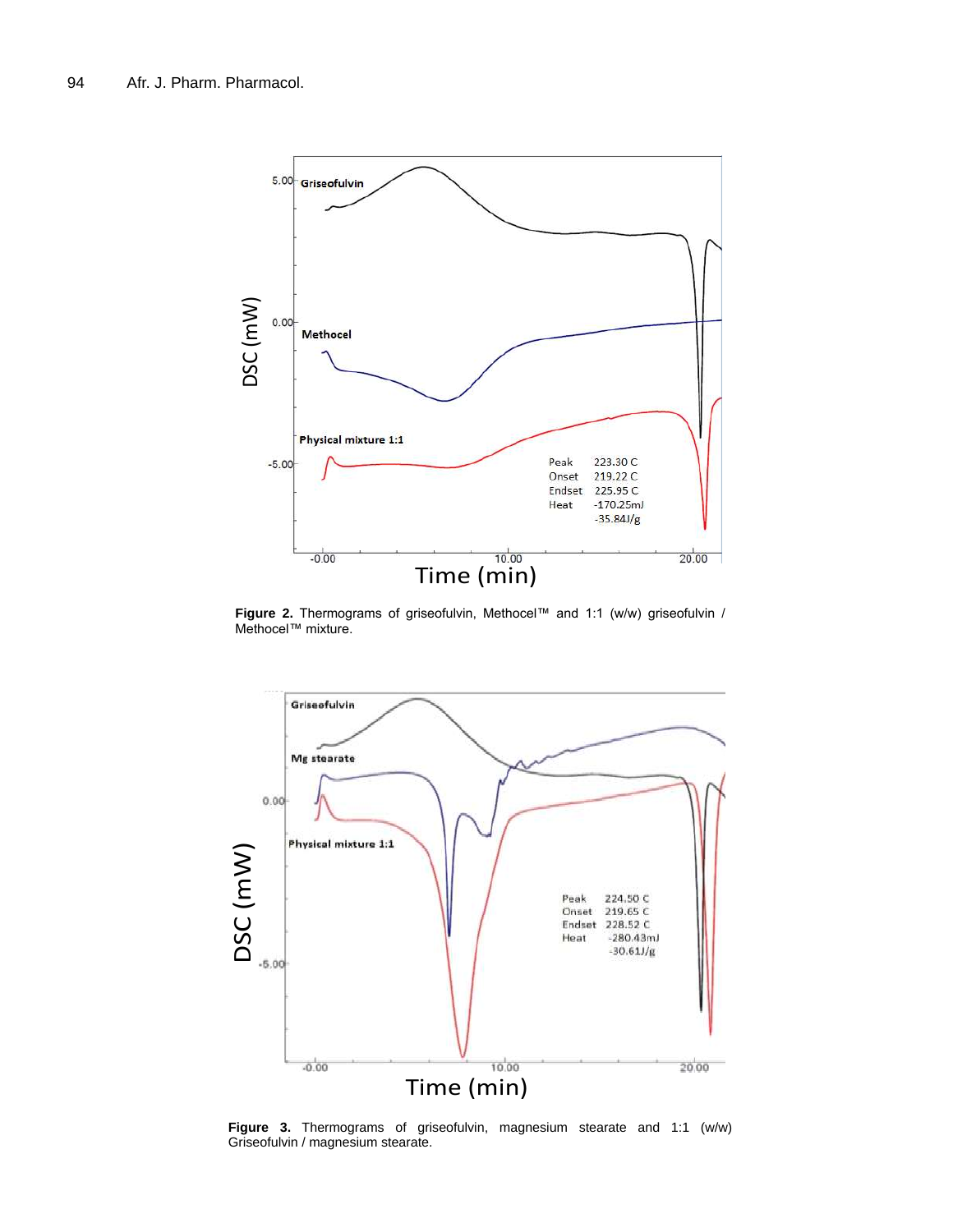

**Figure 4.** Thermograms of griseofulvin, PVP-k30 and 1:1 (w/w) griseofulvin/PVP- k30 mixture.

**Table 3.** Pre-compression parameters of Griseofulvin tablets formulation runs.

| <b>Batch</b>  | BD (g/ml) | TD (g/ml) | CI(%) | н    | C         | AR ( $\theta$ ) ± S.D | FP.  | $LOD$ $(\%)$ |
|---------------|-----------|-----------|-------|------|-----------|-----------------------|------|--------------|
| Run 1         | 0.18      | 0.27      | 17.73 | 1.18 | Fair      | $37.4 \pm 1.3$        | Fair | 0.43         |
| Run 2         | 0.20      | 0.21      | 7.59  | 1.08 | Excellent | $32.2 \pm 1.4$        | Good | 0.21         |
| Run 3         | 0.22      | 0.26      | 18.00 | 1.18 | Fair      | $34.5 \pm 1.5$        | Good | 0.32         |
| Run 4         | 0.18      | 0.21      | 14.89 | 1.18 | Fair      | $32.2 \pm 0.9$        | Good | 1.65         |
| Run 5         | 0.17      | 0.19      | 10.76 | 1.12 | Good      | $30.5 \pm 0.7$        | Good | 2.71         |
| Run 6         | 0.19      | 0.22      | 13.69 | 1.16 | Good      | $32.8 \pm 1.4$        | Good | 0.54         |
| Run 7         | 0.18      | 0.22      | 19.56 | 1.24 | Fair      | $33.6 \pm 1.3$        | Good | 3.43         |
| Run 8         | 0.23      | 0.27      | 16.67 | 1.20 | Fair      | $33.3 \pm 0.8$        | Good | 2.21         |
| Run 9         | 0.18      | 0.21      | 12.35 | 1.14 | Good      | $33.9 \pm 2.1$        | Good | 0.25         |
| Run 10        | 0.18      | 0.21      | 12.50 | 1.14 | Good      | $32.4 \pm 0.6$        | Good | 1.58         |
| <b>Run 11</b> | 0.19      | 0.22      | 13.57 | 1.16 | Good      | $34.4 \pm 0.7$        | Good | 2.73         |
| <b>Run 12</b> | 0.26      | 0.30      | 12.69 | 1.15 | Good      | $34.9 \pm 1.4$        | Good | 4.65         |
| <b>Run 13</b> | 0.21      | 0.25      | 13.72 | 1.16 | Good      | $34.4 \pm 0.7$        | Good | 2.54         |
| <b>Run 14</b> | 0.22      | 0.27      | 19.35 | 1.24 | Fair      | $33.8 \pm 1.9$        | Good | 3.44         |
| <b>Run 15</b> | 0.19      | 0.22      | 14.2  | 1.17 | Good      | $35.1 \pm 0.7$        | Good | 0.87         |
| <b>Run 16</b> | 0.19      | 0.21      | 11.98 | 1.14 | Good      | $34.9 \pm 1.2$        | Good | 1.74         |
| <b>Run 17</b> | 0.18      | 0.21      | 13.78 | 1.16 | Good      | $35.7 \pm 1.7$        | Good | 1.32         |
| <b>Run 18</b> | 0.18      | 0.20      | 12.80 | 1.14 | Good      | $32.4 \pm 1.6$        | Good | 0.13         |
| <b>Run 19</b> | 0.20      | 0.23      | 14.46 | 1.17 | Good      | $35.6 \pm 1.4$        | Good | 3.72         |
| <b>Run 20</b> | 0.19      | 0.22      | 12.09 | 1.14 | Good      | $33.2 \pm 2.0$        | Good | 1.93         |
| <b>Run 21</b> | 0.16      | 0.19      | 14.16 | 1.16 | Good      | $32.4 \pm 1.3$        | Good | 1.21         |
| <b>Run 22</b> | 0.19      | 0.23      | 14.52 | 1.17 | Good      | $32.8 \pm 1.5$        | Good | 0.34         |
| <b>Run 23</b> | 0.19      | 0.21      | 12.78 | 1.15 | Good      | $33.1 \pm 1.3$        | Good | 2.38         |
| <b>Run 24</b> | 0.19      | 0.21      | 13.00 | 1.15 | Good      | $33.4 \pm 1.4$        | Good | 0.67         |
| <b>Run 25</b> | 0.19      | 0.22      | 13.59 | 1.16 | Good      | $35.2 \pm 1.2$        | Good | 2.43         |

\*BD = Bulk Density, TD = Tapped Density, CI = Compressibility Index, H = Hausner ratio, AR = Angle of Repose, LOD = Loss On Drying, C = Compressibility, FP = Flow properties; S.D: Standard deviation.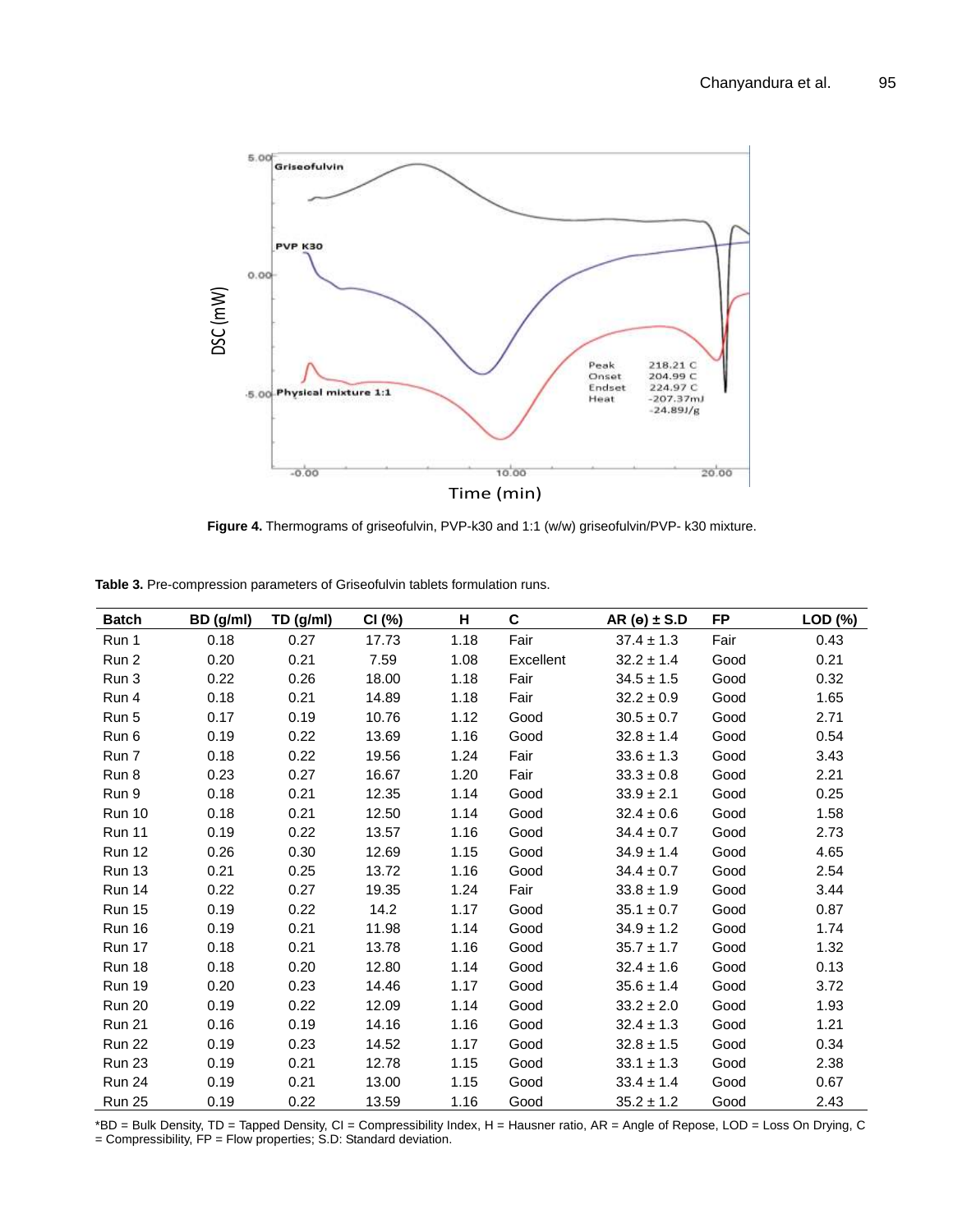| <b>Batch</b>  | $WV(g) \pm S.D$    | $H(N) \pm S.D$ | $D$ (mm) $\pm$ S.D | $T$ (mm) $\pm$ S.D | $F(\frac{\%}{\theta})$ |
|---------------|--------------------|----------------|--------------------|--------------------|------------------------|
| Run 1         | $0.2909 \pm 0.009$ | $10.1 \pm 1.2$ | $12.00 \pm 0.1$    | $3.40 \pm 0.1$     | 0.14                   |
| Run 2         | $0.2282 \pm 0.006$ | $8.8 \pm 0.6$  | $12.00 \pm 0.1$    | $2.70 \pm 0.1$     | 0.06                   |
| Run 3         | $0.2357 \pm 0.018$ | $10.8 \pm 1.6$ | $12.01 \pm 0.1$    | $2.22 \pm 0.1$     | 0.08                   |
| Run 4         | $0.2274 \pm 0.012$ | $8.6 \pm 1.0$  | $12.03 \pm 0.1$    | $2.52 \pm 0.1$     | 0.10                   |
| Run 5         | $0.2392 \pm 0.010$ | $11.3 \pm 1.1$ | $12.02 \pm 0.1$    | $2.48 \pm 0.1$     | 0.05                   |
| Run 6         | $0.2474 \pm 0.007$ | $9.0 \pm 1.0$  | $12.00 \pm 0.1$    | $2.68 \pm 0.1$     | 0.21                   |
| Run 7         | $0.2834 \pm 0.014$ | $11.4 \pm 1.8$ | $12.00 \pm 0.1$    | $3.08 \pm 0.1$     | 0.12                   |
| Run 8         | $0.2652 \pm 0.009$ | $8.6 \pm 0.7$  | $12.00 \pm 0.1$    | $2.58 \pm 0.1$     | 0.06                   |
| Run 9         | $0.2491 \pm 0.009$ | $11.7 \pm 0.9$ | $12.01 \pm 0.1$    | $2.52 \pm 0.1$     | 0.08                   |
| Run10         | $0.2981 \pm 0.009$ | $12.1 \pm 1.3$ | $12.00 \pm 0.1$    | $3.20 \pm 0.1$     | 0.14                   |
| Run11         | $0.2278 \pm 0.017$ | $9.1 \pm 0.5$  | $12.00 \pm 0.1$    | $2.00 \pm 0.1$     | 0.06                   |
| <b>Run 12</b> | $0.1963 \pm 0.014$ | $7.2 \pm 1.5$  | $12.00 \pm 0.1$    | $1.90 \pm 0.1$     | 0.04                   |
| <b>Run 13</b> | $0.1292 \pm 0.005$ | $6.6 \pm 1.4$  | $12.00 \pm 0.1$    | $1.18 \pm 0.1$     | 0.12                   |
| <b>Run 14</b> | $0.1546 \pm 0.008$ | $9.7 \pm 0.4$  | $12.00 \pm 0.1$    | $1.24 \pm 0.1$     | 0.06                   |
| <b>Run 15</b> | $0.2512 \pm 0.010$ | $11.0 \pm 1.3$ | $12.04 \pm 0.1$    | $2.50 \pm 0.1$     | 0.02                   |
| <b>Run 16</b> | $0.2922 \pm 0.013$ | $10.4 \pm 0.6$ | $12.00 \pm 0.2$    | $3.26 \pm 0.1$     | 0.07                   |
| <b>Run 17</b> | $0.3062 \pm 0.013$ | $10.0 \pm 0.8$ | $12.00 \pm 0.1$    | $3.38 \pm 0.1$     | 0.08                   |
| <b>Run 18</b> | $0.3069 \pm 0.014$ | $8.4 \pm 0.9$  | $12.02 \pm 0.1$    | $3.46 \pm 0.1$     | 0.04                   |
| <b>Run 19</b> | $0.1871 \pm 0.009$ | $8.2 \pm 0.3$  | $12.00 \pm 0.1$    | $1.64 \pm 0.1$     | 0.14                   |
| <b>Run 20</b> | $0.2497 \pm 0.016$ | $11.4 \pm 1.6$ | $12.00 \pm 0.1$    | $2.30 \pm 0.1$     | 0.01                   |
| <b>Run 21</b> | $0.2258 \pm 0.009$ | $11.3 \pm 1.0$ | $12.00 \pm 0.1$    | $2.30 \pm 0.1$     | 0.04                   |
| <b>Run 22</b> | $0.2442 \pm 0.010$ | $10.5 \pm 1.0$ | $12.03 \pm 0.2$    | $2.54 \pm 0.1$     | 0.08                   |
| <b>Run 23</b> | $0.2447 \pm 0.006$ | $11.0 \pm 0.5$ | $12.00 \pm 0.1$    | $2.51 \pm 0.1$     | 0.11                   |
| <b>Run 24</b> | $0.3267 + 0.014$   | $10.0 \pm 1.0$ | $12.00 \pm 0.1$    | $3.84 \pm 0.1$     | 0.05                   |
| <b>Run 25</b> | $0.2113 \pm 0.007$ | $11.6 \pm 0.7$ | $12.01 \pm 0.1$    | $2.06 \pm 0.1$     | 0.08                   |

**Table 4.** Post-compression parameters of griseofulvin floating tablets formulation runs.

\*WV = Weight Variation, H = Hardness, D = Diameter, T = Thickness, T = Thickness, F = Friability & S.D: standard deviation.

excellent compressibility, 18 runs had good compressibility and 6 runs had fair compressibility. Carr"s Index and Hausner ratios which reflect the impact of tapping on particle packing and are influenced by particle size, shape and cohesivity predicted that all the formulations were compressible. Twenty four of the runs had granules with good flowability. The only exception, Run 1, had granules with fair flowability. However, all formulations had an angle of repose less than 40°, an angle acute enough to predict weak intermolecular forces of attraction between granules. It was thus satisfactory to proceed to compression without any further recommendations to aid flowability of the granules. All formulation runs had water content (loss on drying) of less than 5.0%.

#### **Post-compression studies**

The results of quality control tests done on formulated tablets are presented in Table 4. Consistency of tablet weight within each run was assessed by the weight

variation test. From a sample of twenty tablets from each run, not more than two tablets were outside a weight range of 7.5% from their mean. This confirmed consistency of weight uniformity and all formulation runs passed weight variation test.

Tablets with high content of Methocel™ were compressed to the required hardness, whereas tablets with high content of Accurel MP compared to Methocel™ were difficult to compress to the required hardness due to its less compressibility associated with reduced friction between particles.

The values of diameter, thickness and hardness for all formulation runs were taken and the deviation of each calculated. None of the deviations of diameter, thickness or hardness exceeded  $\pm$  5%. All formulation runs passed the diameter, thickness and hardness test. All formulation runs had friability of less than 1%. Therefore, all formulation runs passed friability test and confirmed that the tablets produced were capable enough to resist breakage under stress conditions during handling. The tablets produced were of acceptable quality according to USP standards.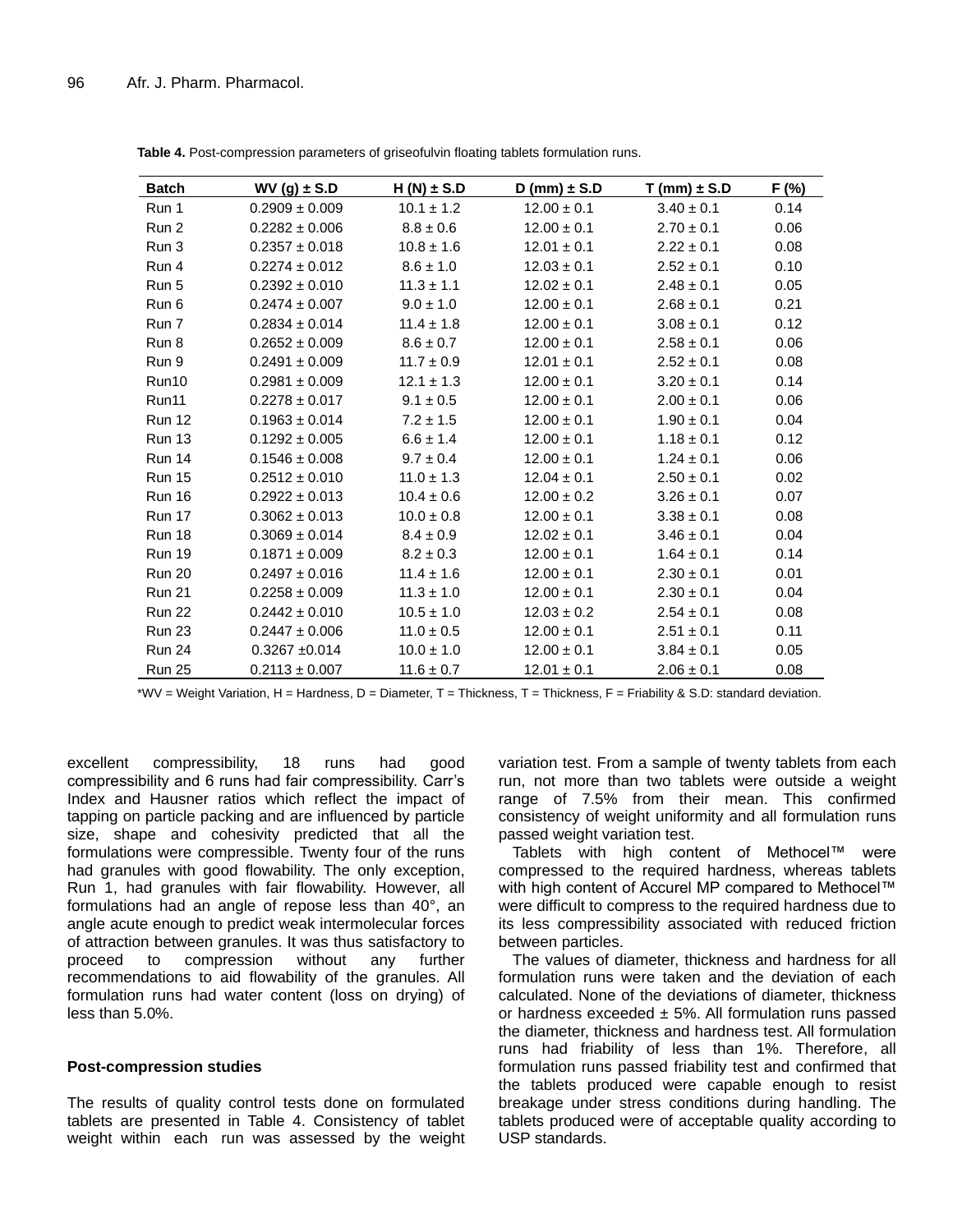| File<br>Edit                                               | View Display Options Design Tools Help Tips                                                                          |                       |                        |                       |                        |              |           |         |
|------------------------------------------------------------|----------------------------------------------------------------------------------------------------------------------|-----------------------|------------------------|-----------------------|------------------------|--------------|-----------|---------|
| $\mathbb{R}$<br>人名意<br>n<br>Notes for Jonathan new d:      | $\bigotimes$ ?<br>y <sup>x</sup> Transform                                                                           |                       | <b>III</b> Fit Summary | 100 Model             |                        | A ANOVA      |           | Diagnos |
| Design (Actual)                                            |                                                                                                                      |                       |                        |                       |                        |              |           | Ä       |
| Summary<br>Graph Columns<br>Evaluation                     | Response<br>1<br>*** WARNING: The Cubic Model and higher are Aliased! ***                                            |                       | Lag time               | Transform:            | None                   |              |           | E       |
| Analysis<br>-     R1:Lag time (Anal                        | Summary (detailed tables shown below)                                                                                |                       |                        |                       |                        |              |           |         |
| R2 Floating time (An<br>-11<br>R3:Dissolution 0 min<br>-19 | Source                                                                                                               | Sequential<br>p-value | Lack of Fit<br>p-value | Adjusted<br>R-Squared | Predicted<br>R-Squared |              |           |         |
| R4:Dissolution 30min                                       | Linear                                                                                                               | 0.0003                | 0.8541                 | 0.5650                | 0.4379                 | Suggested    |           |         |
| 排<br>R5:Dissolution 60min                                  | 2F1                                                                                                                  | 0.5237                | 0.8502                 | 0.5511                | 0.0613                 |              |           |         |
| R6:Dissolution 90 mi<br>$T_{\rm F}$                        | Quadratic                                                                                                            | 0.5983                | 0.8148                 | 0.5119                | $-0.4165$              |              |           |         |
|                                                            | Model Summary Statistics                                                                                             |                       |                        |                       |                        |              |           |         |
|                                                            |                                                                                                                      | Std.                  |                        | Adjusted              | Predicted              |              |           |         |
| B                                                          | Source                                                                                                               | Dev.                  | R-Squared              | R-Squared             | R-Squared              | <b>PRESS</b> |           |         |
|                                                            | Linear                                                                                                               | 35.67                 | 0.6375                 | 0.5850                | 0.4379                 | 39488.10     | Suggested |         |
| $+$ Top                                                    | 2FI                                                                                                                  | 36.24                 | 0.7381                 | 0.5511                | 0.0613                 | 65903.54     |           |         |
| ţÍ.<br>Summary                                             | Quadratic                                                                                                            | 37.79                 | 0.7966                 | 0.5119                | $-0.4165$              | 99452.66     |           |         |
| $\Sigma$ Sum of Squares                                    | Cubic                                                                                                                | 44.76                 | 0.8574                 | 0.3153                |                        |              | Aliased   |         |
| Lack of Fit<br>R-Squared<br>R <sup>2</sup>                 | + Case(s) with leverage of 1,0000: PRESS statistic not defined                                                       |                       |                        |                       |                        |              |           |         |
| Pop-Out View                                               | "Model Summary Statistics": Focus on the model maximizing the "Adjusted R-Squared"<br>and the "Predicted R-Squared". |                       |                        |                       |                        |              |           |         |

**Figure 5.** Statistical analysis of model of fit for lag time using design expert.

## **Buoyancy studies**

All formulation runs that produced tablets that floated had densities less than 0.00091 g/cm<sup>3</sup>. Using Design Expert 9.0, a linear model was the best fit model for both lag time and floating time with sequential p-values of 0.0003 and 0.0021, and lack of fit values of 0.8541 and 0.9118, respectively (Figures 5 and 6).

It was determined that only Accurel MP had a significant influence on lag time and floating time, with a "Probability > F" value of less than 0.0001. An increase in Accurel MP decreased lag time, as shown in Figure 7. Accurel MP, polypropylene foam powder, is a low density polymer used in floating drug delivery systems. When included in a matrix, Accurel MP adsorbs the drug, excipients and entraps air. The entrapped air reduces the density of the formulation and allows the unit to float when exposed in an aqueous environment (Al-Achi et al., 2013). Accurel Mp was directly proportional to floating time. Approximately 28% w/w of Accurel MP was sufficient to achieve immediate floatation of tablets and

floatation of at least 24 h.

## **Assay of griseofulvin tablets**

The quantity of griseofulvin in the compressed tablets was calculated and results obtained are shown in Table 5.

The British Pharmacopoeia (BP) specifies that griseofulvin tablets should contain not less than 95.0% and not more than 105.0% of the labelled amount. As shown in Table 5, all formulation runs had percentage griseofulvin content within the acceptable range and hence the formulated tablets complied with the USP specification. The formulated tablets contained the claimed amount of griseofulvin, 100 mg.

# *In-vitro* **drug release studies**

Highest percentage drug release was achieved by formulation runs that had the least amount of Methocel™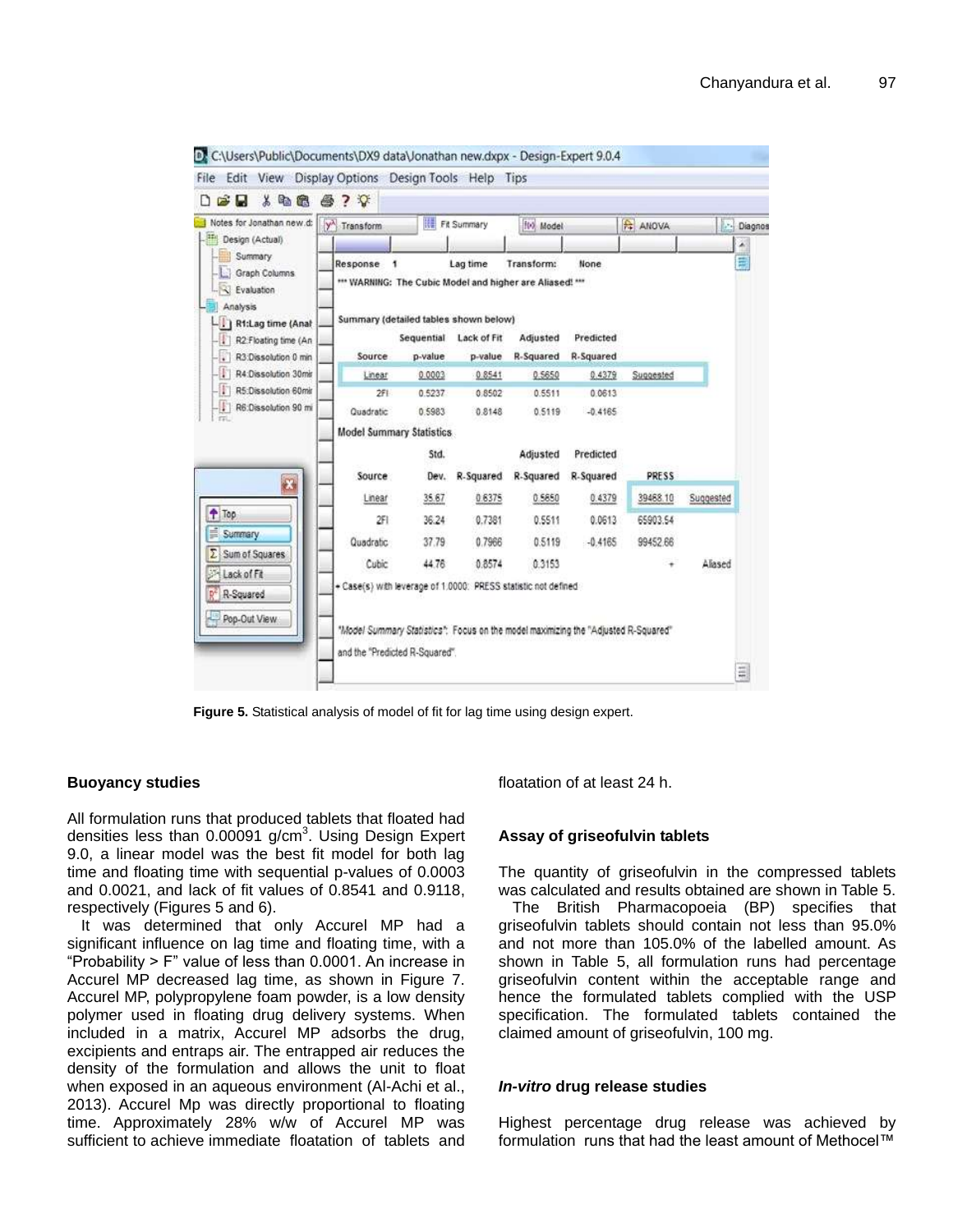| Notes for Jonathan new.d:                                          |  | y <sup>x</sup> Transform                                                                                                      |            | <b>III</b> Fit Summary          | 100 Model |           | <b>ANOVA</b> | Je.       | Diagnos |
|--------------------------------------------------------------------|--|-------------------------------------------------------------------------------------------------------------------------------|------------|---------------------------------|-----------|-----------|--------------|-----------|---------|
| <b>Mill</b> Design (Actual)                                        |  |                                                                                                                               |            |                                 |           |           |              |           | ۸       |
| Summary<br><b>Graph Columns</b><br><b>Q</b> Evaluation<br>Analysis |  | Response<br>$\mathbf{z}$<br>*** WARNING: The Cubic Model and higher are Aliased! ***<br>Summary (detailed tables shown below) |            | <b>Floating time Transform:</b> |           | None      |              |           | 目       |
| R1:Lag time (Analyz<br>-11 1<br>R2:Floating time (                 |  |                                                                                                                               | Sequential | Lack of Fit                     | Adjusted  | Predicted |              |           |         |
| R3:Dissolution 0 min<br>W                                          |  | Source                                                                                                                        | p-value    | p-value                         | R-Squared | R-Squared |              |           |         |
| ₩<br>R4 Dissolution 30min                                          |  | Linear                                                                                                                        | 0.0021     | 0.9118                          | 0.4622    | 0.3193    | Suggested    |           |         |
| ₩<br>R5:Dissolution 60min                                          |  | 2FI                                                                                                                           | 0.7605     | 0.8536                          | 0.3788    | $-0.1510$ |              |           |         |
| ₩<br>R6:Dissolution 90 mi                                          |  | Quadratic                                                                                                                     | 0.7100     | 0.7664                          | 0.2849    | $-0.9818$ |              |           |         |
| ₩<br>R7:Dissolution 120 r<br>41<br>R8:Dissolution 180 r            |  | Cubic                                                                                                                         | 0.7664     |                                 | 0.0476    |           | Alased       |           |         |
|                                                                    |  | <b>Model Summary Statistics</b>                                                                                               |            |                                 |           |           |              |           |         |
|                                                                    |  |                                                                                                                               | Std.       |                                 | Adjusted  | Predicted |              |           |         |
| ×.                                                                 |  | Source                                                                                                                        | Dev.       | R-Squared                       | R-Squared | R-Squared | PRESS        |           |         |
|                                                                    |  | Linear                                                                                                                        | 8.07       | 0.5518                          | 0.4622    | 0.3193    | 1976.20      | Suggested |         |
| <b>Top</b>                                                         |  | 2F1                                                                                                                           | 8.67       | 0.6376                          | 0.3788    | $-0.1510$ | 3341.31      |           |         |
|                                                                    |  |                                                                                                                               | 9.30       | 0.7020                          | 0.2849    | $-0.9818$ | 5753.16      |           |         |
| 晨<br>Summary.                                                      |  | Quadratic                                                                                                                     |            |                                 |           |           |              |           |         |
| Σ<br>Sum of Squares<br>Lack of Fit                                 |  | Cubic                                                                                                                         | 10.73      | 0.8016                          | 0.0476    |           | ٠            | Alased    |         |

**Figure 6.** Statistical analysis of model of fit for floating time using design expert.



**Figure 7.** Influence of Accurel MP on lag time and total floating time.

of 25 mg, whilst formulation runs that had the highest amount of Methocel™, 100 mg showed the least drug

release rate and the least total drug release, as shown in Figure 8.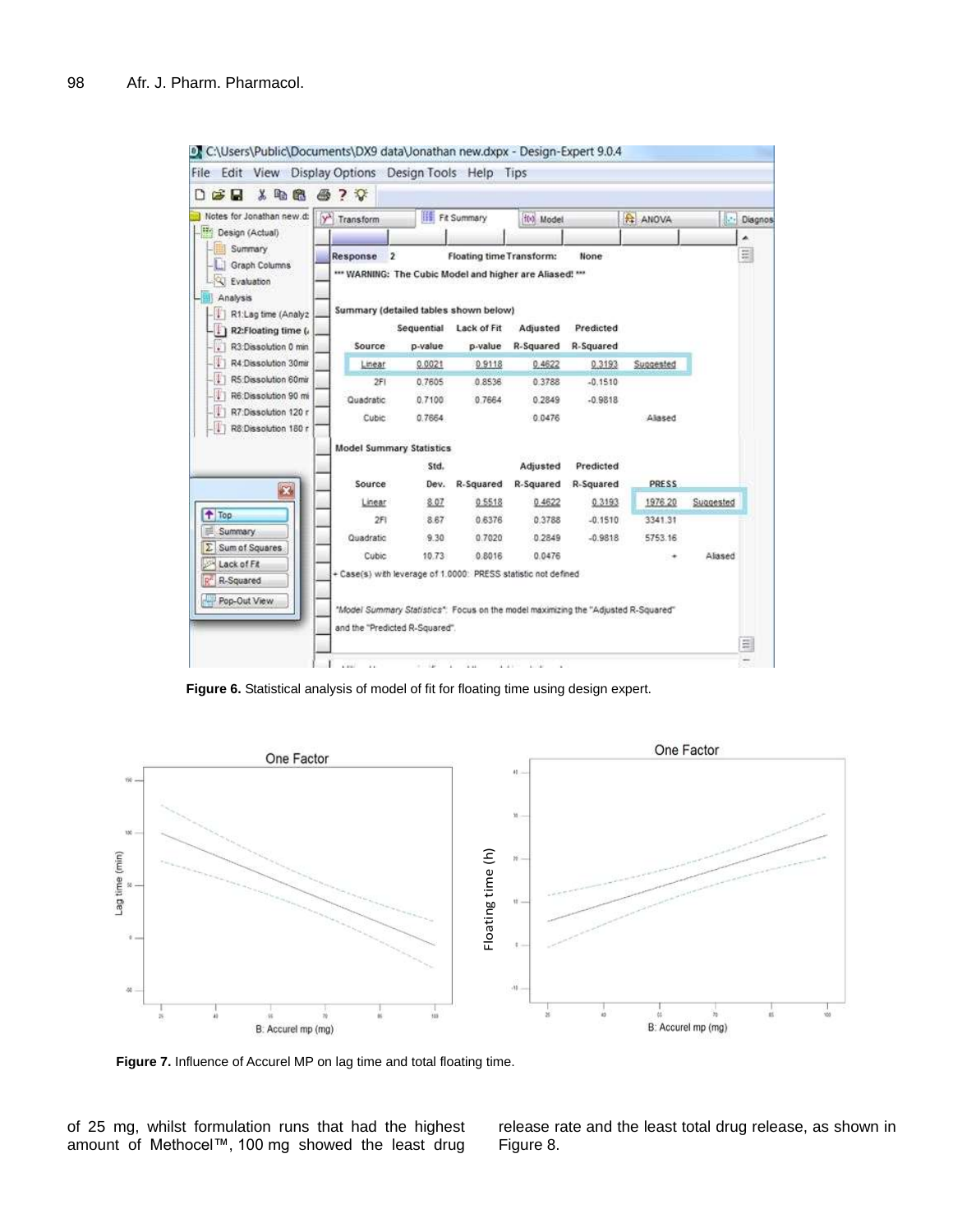| <b>Batch</b>  | Quantity $\pm$ SD (mg) | <b>Percentage assay</b> | <b>Batch</b>  | Quantity $\pm$ SD (mg) | Percentage assay |
|---------------|------------------------|-------------------------|---------------|------------------------|------------------|
| Run 1         | $98.7 \pm 2.4$         | 98.7                    | <b>Run 14</b> | $104.6 \pm 0.4$        | 104.6            |
| Run 2         | $95.7 \pm 1.6$         | 95.7                    | <b>Run 15</b> | $101.6 \pm 2.7$        | 101.6            |
| Run 3         | $102.9 \pm 2.6$        | 102.9                   | <b>Run 16</b> | $96.4 \pm 2.1$         | 96.4             |
| Run 4         | $99.4 \pm 2.1$         | 99.4                    | <b>Run 17</b> | $97.8 \pm 2.4$         | 97.8             |
| Run 5         | $95.7 \pm 0.9$         | 95.7                    | <b>Run 18</b> | $95.3 \pm 1.5$         | 95.3             |
| Run 6         | $96.6 \pm 2.1$         | 96.6                    | <b>Run 19</b> | $96.3 \pm 2.1$         | 96.3             |
| Run 7         | $97.9 \pm 1.5$         | 97.9                    | <b>Run 20</b> | $98.1 \pm 2.4$         | 98.1             |
| Run 8         | $97.0 \pm 1.8$         | 97.0                    | <b>Run 21</b> | $95.3 \pm 1.3$         | 95.3             |
| Run 9         | $96.2 \pm 1.1$         | 96.2                    | <b>Run 22</b> | $95.5 \pm 1.2$         | 95.5             |
| <b>Run 10</b> | $104.6 \pm 0.4$        | 104.6                   | <b>Run 23</b> | $97.6 \pm 1.3$         | 97.6             |
| <b>Run 11</b> | $101.6 \pm 1.9$        | 101.6                   | <b>Run 24</b> | $96.2 \pm 1.8$         | 96.2             |
| <b>Run 12</b> | $96.4 \pm 2.2$         | 96.4                    | <b>Run 25</b> | $97.8 \pm 2.1$         | 97.8             |
| <b>Run 13</b> | $97.8 \pm 3.1$         | 97.8                    | ۰             |                        |                  |

**Table 5.** Assay of griseofulvin tablets.



**Figure 8.** *In-vitro* drug release profile of the formulation runs with (a) 25% Methocel<sup>™</sup>, (b) 50 to 75% Methocel<sup>™</sup> and (c) 100% Methocel<sup>™</sup>.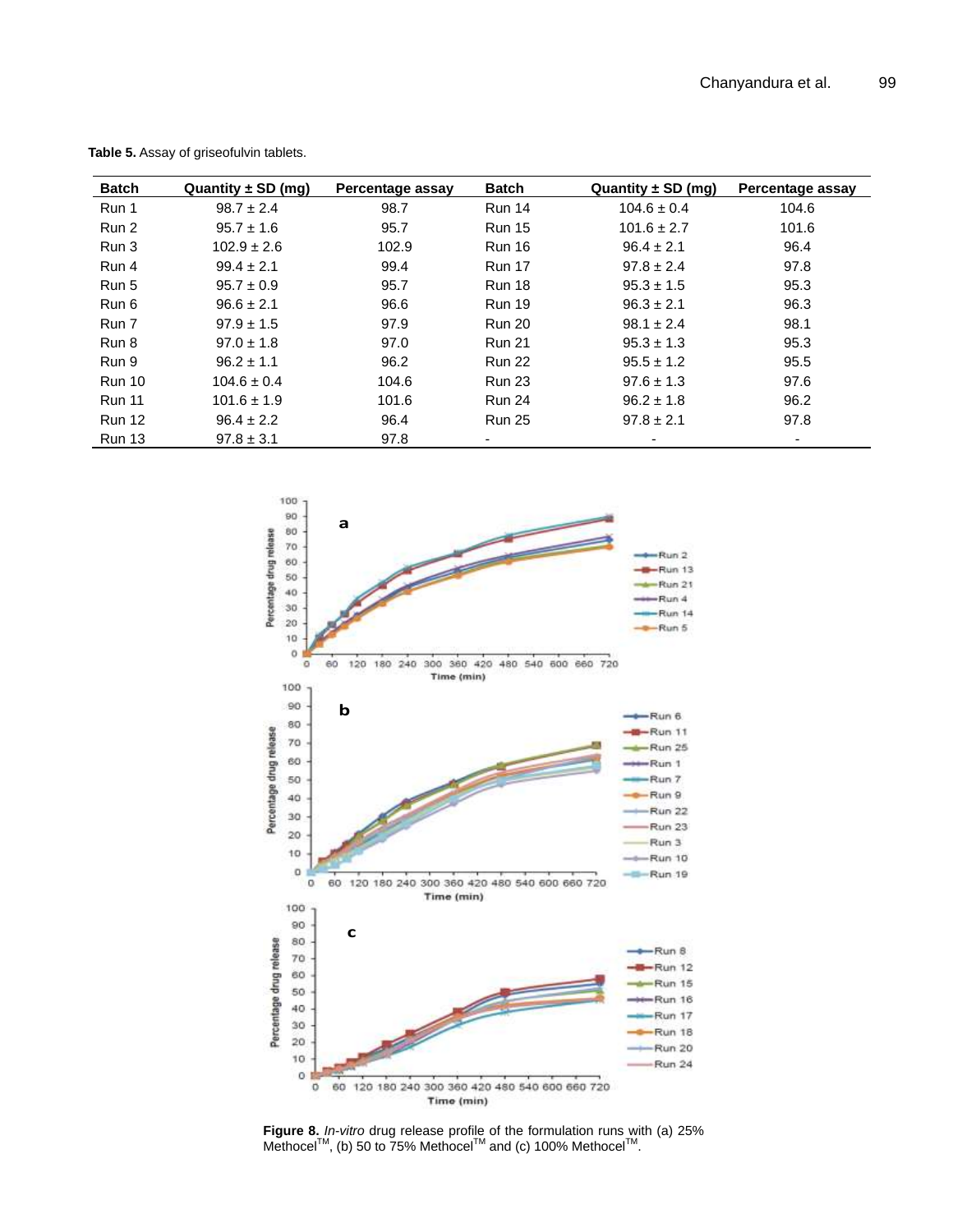

**Figure 9.** Combined effect of Methocel™ and Accurel MP on initial release of griseofulvin.



A: Methoccel (mg

**Figure 10.** Optimized formula.

Initial drug release followed a quadratic model, with a sequential p-value of 0.0290 and a lack of fit p-value of 0.0208. Methocel™ had the most pronounced effect on initial drug release whilst Accurel MP had less effect on drug release and an increase in tablet hardness slightly decreased release of griseofulvin (Figure 9). Methocel™, also known as hydroxypropyl methylcellulose (HPMC), is a water-soluble, non-ionic cellulose ether. It retains chemical stability over a pH range of 3.0-11.0 and resists enzymatic degradation (Dow, 2000). HPMC has a

cellulose backbone with ether linked methoxyl and hydroxypropyl side group substituents attached through ether linkages to the cellulose chain hydroxyl groups. A combination of 30 mg Methocel™ and 60 mg Accurel MP provided the most optimum formulation (Figure 10).

The formulation produced tablets that floated immediately with floating time above 12 h with 80.8% release of griseofulvin (Figures 11 and 12). Evaluation of drug release kinetics revealed a zero order model to best fit griseofulvin release data from the tablets, with a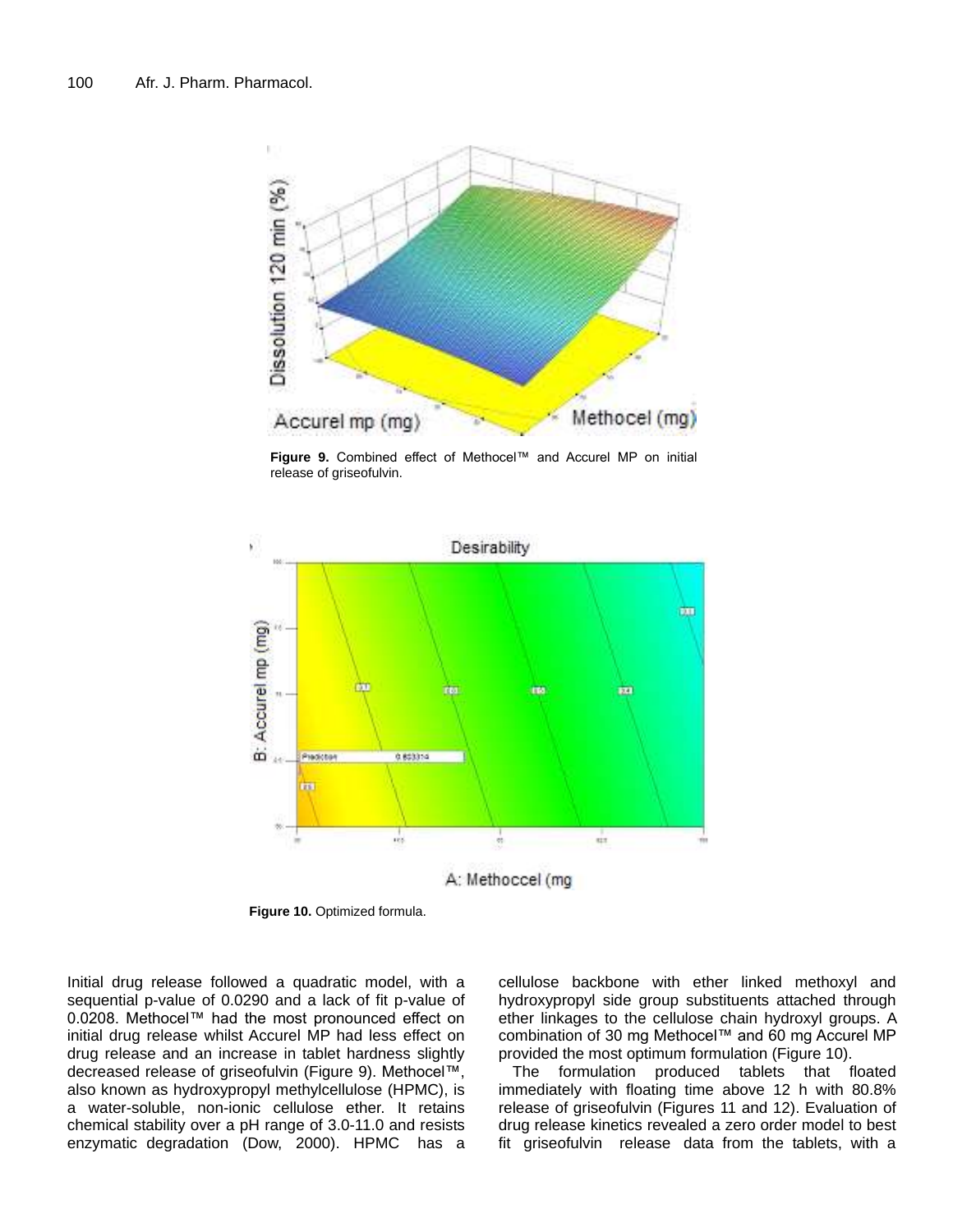

**Figure 11.** Tablets assessed for buoyancy capabilities.



**Figure 12.** *In-vitro* drug release profile of the optimized batch.

correlation coefficient of 0.9983 (Figure 13).

# **Conclusion**

Design Expert generated 25 formulation runs which were compressed to assess the influence of Methocel™, Accurel MP, tablet hardness and polyvinylpyrrolidone on

buoyancy and drug release. Accurel MP concentration was directly proportional to lag time and total floating time of tablets. Methocel™ concentration was indirectly proportional to release rate of griseofulvin from tablets. The optimized formulation, of ratio Methocel™:Accurel MP:hardness 30:60:8-9, respectively was chosen and floating tablets were compressed. Compressed tablets float immediately upon contact with dissolution medium